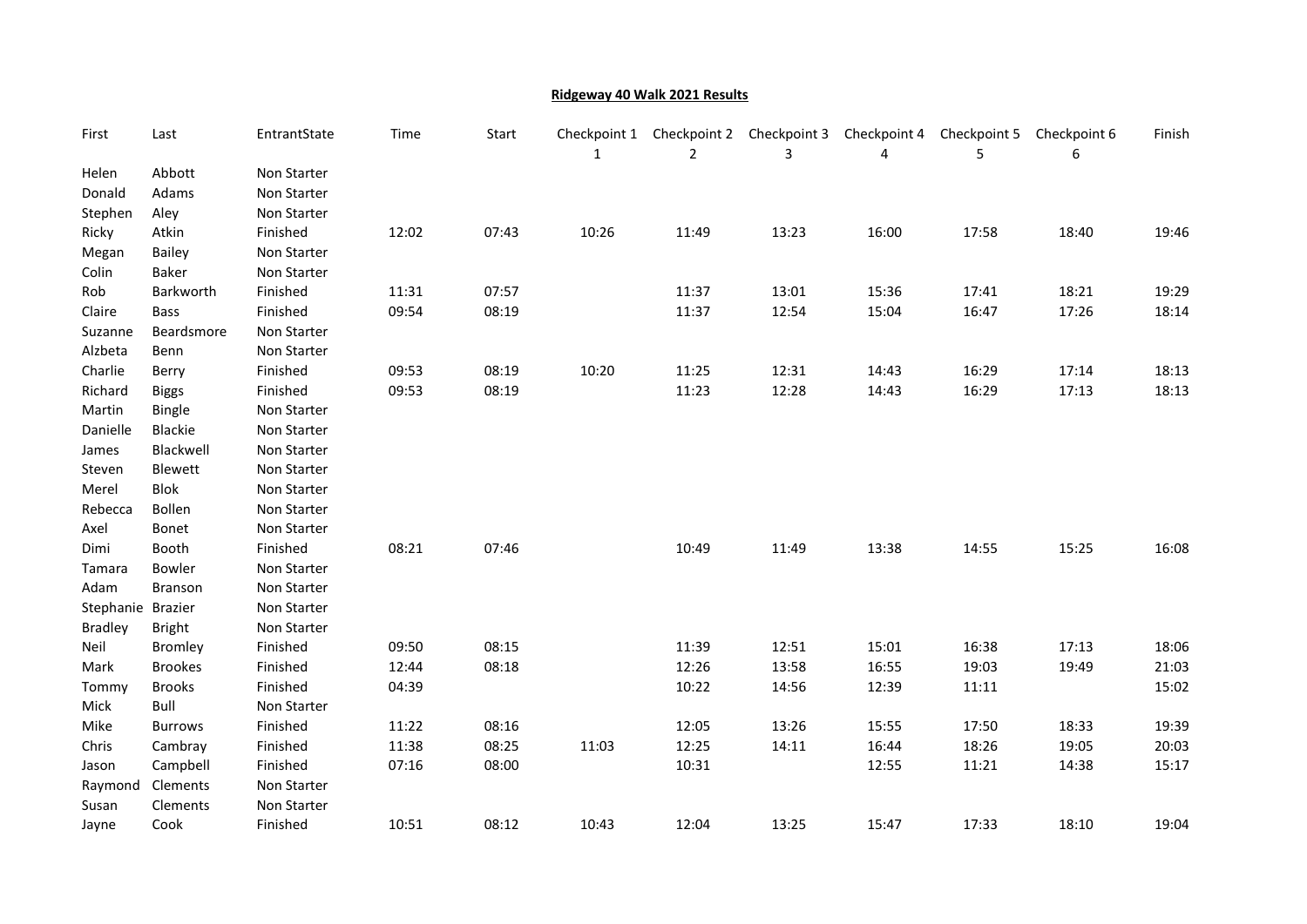| Robert        | Court                       | Finished    | 12:44 | 08:18 |       | 12:30 | 14:13 | 16:58 | 19:05 | 19:53 | 21:03 |
|---------------|-----------------------------|-------------|-------|-------|-------|-------|-------|-------|-------|-------|-------|
| Yvonne        | Court                       | Finished    | 12:44 | 08:18 | 11:03 | 12:30 | 14:14 | 16:59 | 19:05 | 19:53 | 21:03 |
| Hilary        | Cox                         | Non Starter |       |       |       |       |       |       |       |       |       |
| Tracy         | Creighton                   | Non Starter |       |       |       |       |       |       |       |       |       |
| Cecilia       | Csemiczky                   | Finished    | 13:30 | 08:22 |       | 12:41 | 14:18 | 17:13 | 19:31 | 20:27 | 21:53 |
| John          | Cunnane                     | Non Starter |       |       |       |       |       |       |       |       |       |
| Elizabeth     | Curtis                      | Finished    | 14:07 | 08:22 |       | 13:00 | 14:35 | 17:51 | 20:23 | 21:11 | 22:30 |
| Andy          | Cuss                        | Finished    | 08:55 | 08:30 |       | 11:39 | 12:45 | 14:32 | 16:00 | 16:33 | 17:26 |
| John          | Dacosta                     | Finished    | 12:09 | 08:22 |       | 12:47 | 14:11 | 16:46 | 18:37 | 19:19 | 20:31 |
| Roley         | Davis                       | Non Starter |       |       |       |       |       |       |       |       |       |
| Martyn        | Daw                         | Finished    | 08:03 |       | 10:03 | 11:15 | 12:30 | 14:46 | 16:28 | 17:07 | 18:06 |
| Roger         | Dean                        | Non Starter |       |       |       |       |       |       |       |       |       |
| Dwane         | Dellit                      | Finished    | 08:56 | 08:29 |       | 11:39 | 12:45 | 14:32 | 16:00 | 16:33 | 17:26 |
| Paul          | Derow                       | Non Starter |       |       |       |       |       |       |       |       |       |
| Hugh          | Dickerson                   | Finished    | 10:19 | 08:20 | 09:55 | 10:52 | 11:57 | 14:54 | 16:48 | 17:27 | 18:40 |
| Louise        | Diez                        | Finished    | 09:52 | 08:21 | 10:31 | 11:47 | 12:57 | 15:09 | 16:47 | 17:27 | 18:14 |
| Aaron         | Drewett                     | Non Starter |       |       |       |       |       |       |       |       |       |
| Shane         | Drewett                     | Non Starter |       |       |       |       |       |       |       |       |       |
| Karen         | <b>Dykes</b>                | Non Starter |       |       |       |       |       |       |       |       |       |
| Micheal       | <b>Dykes</b>                | Non Starter |       |       |       |       |       |       |       |       |       |
| Amanda        | Eatwell                     | Finished    | 08:23 | 08:35 |       | 11:22 | 12:23 | 14:25 | 15:46 | 16:16 | 16:58 |
| Simon         | Enright                     | Finished    | 09:49 | 08:17 |       | 11:47 | 12:57 | 15:03 | 16:36 | 17:13 | 18:06 |
| Adrian        | Evans                       | Non Starter |       |       |       |       |       |       |       |       |       |
| Sara          | Fabien                      | Finished    | 08:12 | 08:14 | 09:56 | 10:53 | 11:53 | 13:50 | 15:10 | 15:42 | 16:27 |
| Alan          | Finch                       | Non Starter |       |       |       |       |       |       |       |       |       |
| Paul          | Fishwick                    | Non Starter |       |       |       |       |       |       |       |       |       |
| David         | Forbes-Whitehe، Non Starter |             |       |       |       |       |       |       |       |       |       |
| Neil          | Fraser                      | Non Starter |       |       |       |       |       |       |       |       |       |
| <b>Nick</b>   | Freeman                     | Finished    | 11:39 | 08:16 | 10:52 | 12:16 | 13:37 | 16:10 | 18:06 | 18:49 | 19:56 |
| Helen         | Gardiner                    | Non Starter |       |       |       |       |       |       |       |       |       |
| Nick          | Gardiner                    | Finished    | 11:47 | 08:21 |       | 12:21 | 13:51 | 16:23 | 18:20 | 19:04 | 20:08 |
| Paul          | Garwood                     | Non Starter |       |       |       |       |       |       |       |       |       |
| Viv           | Gelder                      | Finished    | 12:49 | 08:15 |       | 12:25 | 14:00 | 16:47 | 18:56 | 19:45 | 21:05 |
| Aimee         | Goodman                     | Non Starter |       |       |       |       |       |       |       |       |       |
| Michael       | Goodman                     | Finished    | 11:58 | 08:13 |       | 12:19 | 13:46 | 16:26 | 18:23 | 19:06 | 20:12 |
| Phil          | Goodwin                     | Non Starter |       |       |       |       |       |       |       |       |       |
| Malcolm       | Green                       | Non Starter |       |       |       |       |       |       |       |       |       |
| Rosamond Hall |                             | Retired     | 06:31 | 08:21 | 10:17 | 11:25 | 12:27 | 14:52 |       |       |       |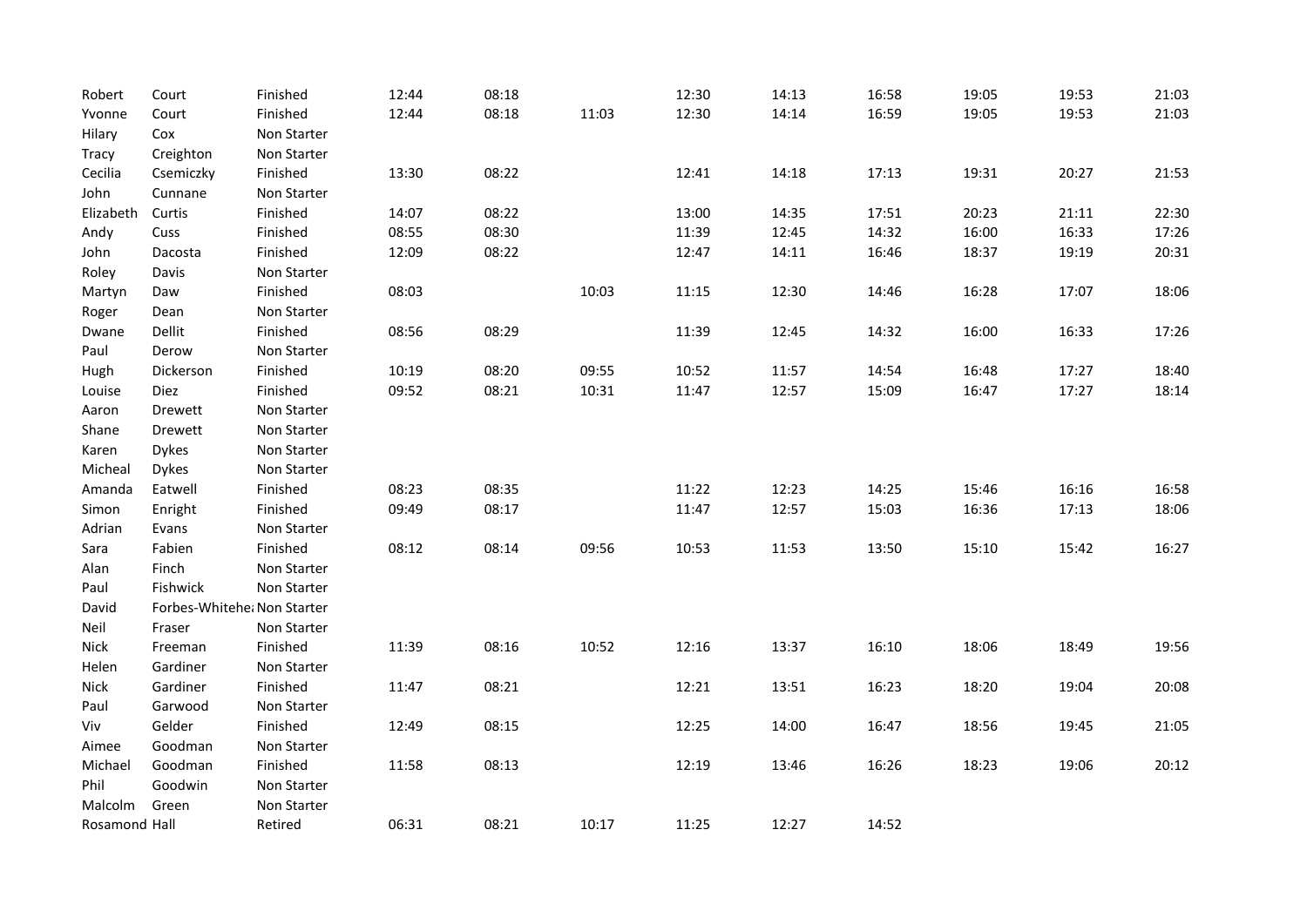| Hamson<br>Hancock | Finished<br>Non Starter | 11:37                    | 08:18 | 10:56 | 12:20 | 13:47 | 16:16 | 18:12 | 18:55 | 19:55 |
|-------------------|-------------------------|--------------------------|-------|-------|-------|-------|-------|-------|-------|-------|
|                   |                         |                          |       |       |       |       |       |       |       |       |
|                   |                         |                          |       |       |       |       |       |       |       |       |
| Hardman           | Non Starter             |                          |       |       |       |       |       |       |       |       |
| Hardwick          | Non Starter             |                          |       |       |       |       |       |       |       |       |
| Harlowe           | Finished                | 09:48                    | 07:39 | 09:51 | 10:57 | 12:15 | 14:21 | 16:02 | 16:39 | 17:28 |
| Harris            | Non Starter             |                          |       |       |       |       |       |       |       |       |
| Harris            | Finished                | 08:17                    | 08:09 | 09:56 | 10:53 | 11:54 | 13:50 | 15:12 | 15:42 | 16:27 |
| Harris            | Finished                | 10:19                    | 08:20 |       | 11:23 | 12:36 | 14:55 | 16:42 | 17:25 | 18:40 |
| Haynes            | Finished                | 12:16                    | 08:20 | 11:03 | 12:34 | 14:07 | 16:45 | 18:43 | 19:27 | 20:36 |
| Heath             | Finished                | 08:15                    | 08:12 |       | 10:52 | 11:54 | 13:50 | 15:10 | 15:42 | 16:27 |
|                   |                         | 12:40                    | 07:41 | 10:38 | 12:11 | 13:40 | 16:24 | 18:25 | 19:10 | 20:22 |
| Hicks             | Finished                | 11:44                    | 08:14 |       | 12:17 | 13:50 | 16:20 | 18:15 | 18:57 | 19:59 |
| Hicks             | Finished                | 11:45                    | 08:14 |       | 12:18 | 13:49 | 16:21 | 18:15 | 18:57 | 19:59 |
| Hickson           | Finished                | 11:39                    | 08:24 |       | 12:24 | 14:08 | 16:45 | 18:26 | 19:06 | 20:03 |
| Hill              | Non Starter             |                          |       |       |       |       |       |       |       |       |
| Hoben             | Finished                | 11:44                    | 08:15 |       | 12:16 | 13:40 | 16:13 | 18:07 | 18:51 | 19:59 |
| Hormbrey          | Finished                | 12:32                    | 07:32 |       | 11:40 | 13:18 | 15:55 | 17:59 | 18:50 | 20:05 |
| Hormbrey          | Retired                 | 05:48                    | 07:32 | 10:19 | 11:41 | 13:20 |       |       |       |       |
| Howard            | Non Starter             |                          |       |       |       |       |       |       |       |       |
| Howarth           | Non Starter             |                          |       |       |       |       |       |       |       |       |
| Hudson            | Non Starter             |                          |       |       |       |       |       |       |       |       |
| Hunt              | Finished                | 09:49                    | 08:24 |       | 11:25 | 12:31 | 14:31 | 16:29 | 17:14 | 18:14 |
| Ilott             | Non Starter             |                          |       |       |       |       |       |       |       |       |
| Jackson           | Non Starter             |                          |       |       |       |       |       |       |       |       |
| Jackson           | Non Starter             |                          |       |       |       |       |       |       |       |       |
| Johnson           | Non Starter             |                          |       |       |       |       |       |       |       |       |
| Johnson           | Finished                | 09:38                    | 08:17 |       | 11:34 | 12:40 | 14:45 | 16:24 | 17:02 | 17:56 |
| Jones             | Non Starter             |                          |       |       |       |       |       |       |       |       |
| Jones             | Finished                | 13:49                    | 07:40 | 10:41 | 12:19 | 13:57 | 16:52 | 19:08 | 20:02 | 21:30 |
| Jones             | Finished                | 09:11                    |       |       | 12:19 | 13:58 | 16:52 | 19:08 | 20:03 | 21:31 |
| Jones             | Finished                | 13:50                    | 07:40 | 10:41 | 12:19 | 13:58 | 16:52 | 19:08 | 20:03 | 21:31 |
| Kearsey           | Finished                | 09:49                    | 08:23 |       | 11:24 | 12:28 | 14:29 | 16:28 | 17:12 | 18:13 |
| Kelly             | Finished                | 08:02                    | 08:06 | 09:55 | 10:52 | 11:47 | 13:39 | 14:53 | 15:26 | 16:08 |
| Kinnersley        | Non Starter             |                          |       |       |       |       |       |       |       |       |
| Laidlaw           | Finished                | 12:54                    | 07:33 |       | 12:06 | 13:36 | 16:36 | 18:29 | 19:17 | 20:27 |
|                   |                         |                          |       |       |       |       |       |       |       |       |
| Laight            | Finished                | 08:39                    |       |       | 12:25 | 13:59 | 16:48 | 18:56 | 19:44 | 21:05 |
|                   |                         | Hendrie Henders Finished |       |       |       |       |       |       |       |       |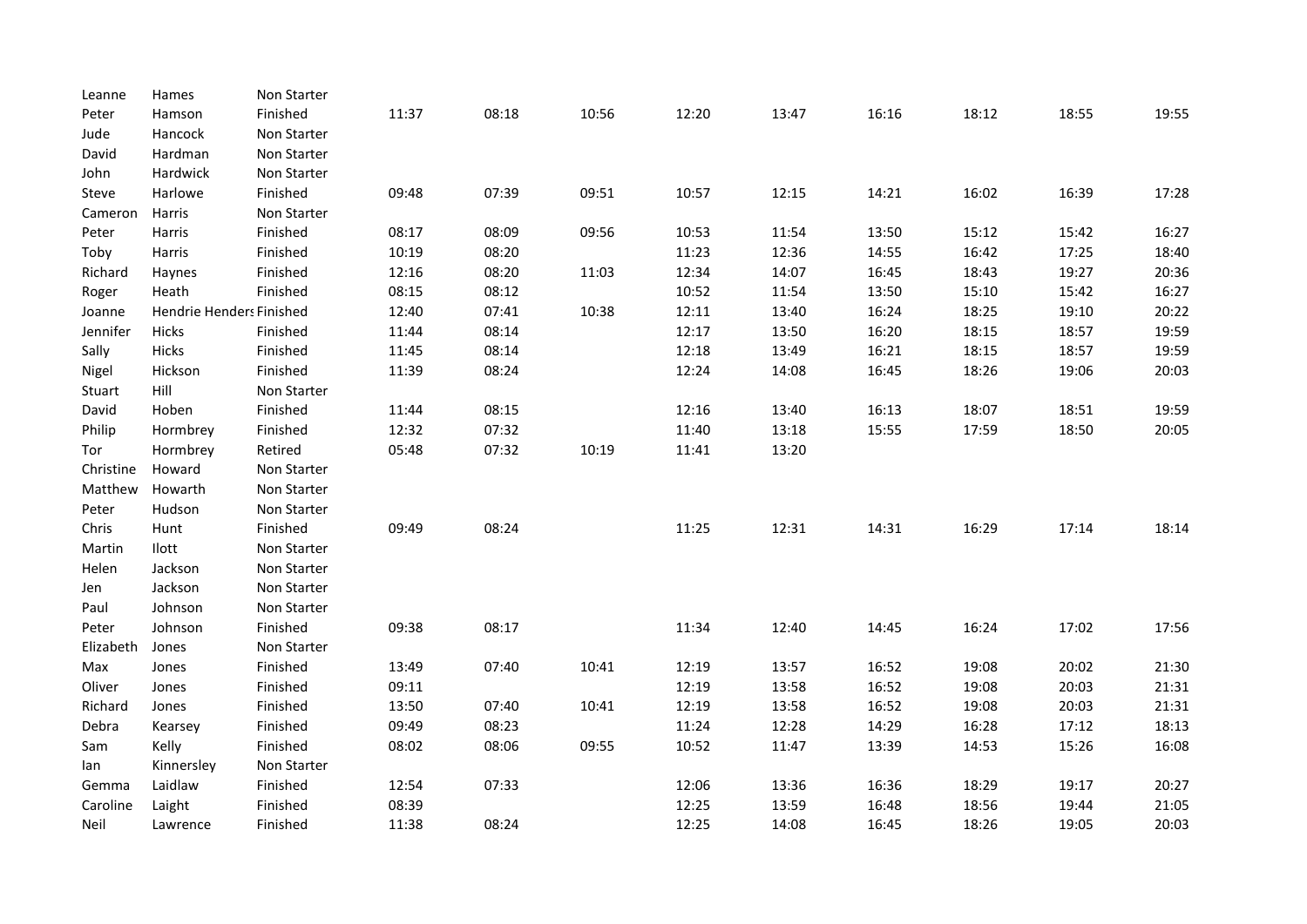| <b>Brian</b>   | Layton            | Finished    | 11:03 | 08:25 |       | 11:31 | 12:57 | 15:16 | 17:30 | 18:20 | 19:28 |
|----------------|-------------------|-------------|-------|-------|-------|-------|-------|-------|-------|-------|-------|
| Sue            | Learoyd-Smith     | Finished    | 10:15 | 07:45 |       | 11:21 | 12:36 | 15:02 | 16:37 | 17:11 | 18:01 |
| Sue            | Leonard           | Non Starter |       |       |       |       |       |       |       |       |       |
| Leslie         | Lepper            | Finished    | 13:42 | 08:15 |       | 12:53 | 14:30 | 17:28 | 19:44 | 20:37 | 21:58 |
| Beulah         | Letchford         | Non Starter |       |       |       |       |       |       |       |       |       |
| Kieran         | Lewis             | Non Starter |       |       |       |       |       |       |       |       |       |
| Lisa           | Lewy              | Finished    | 10:05 | 07:45 | 10:04 | 11:13 | 12:22 | 14:39 | 16:22 | 16:57 | 17:50 |
| Gale           | Light             | Non Starter |       |       |       |       |       |       |       |       |       |
| Samantha Lloyd |                   | Non Starter |       |       |       |       |       |       |       |       |       |
| Fran           | Machin            | Non Starter |       |       |       |       |       |       |       |       |       |
| Colin          | Mack              | Finished    | 10:39 | 08:17 | 10:38 | 11:50 | 13:03 | 15:21 | 17:17 | 17:57 | 18:56 |
| Tim            | Marsters          | Non Starter |       |       |       |       |       |       |       |       |       |
| Garry          | <b>McCandless</b> | Non Starter |       |       |       |       |       |       |       |       |       |
| Hannah         | McCarthy          | Non Starter |       |       |       |       |       |       |       |       |       |
| Alison         | McCreedy          | Finished    | 11:29 | 08:23 | 10:45 | 12:13 | 13:33 | 16:17 | 18:15 | 18:52 | 19:53 |
| Graham         | McDermott         | Retired     | 08:28 | 08:25 | 10:52 | 12:00 | 13:12 | 15:22 | 16:54 |       |       |
| Bob            | McGavin           | Finished    | 11:38 | 08:25 |       | 12:24 | 14:08 | 16:45 | 18:26 | 19:05 | 20:03 |
| James          | McQuilken         | Non Starter |       |       |       |       |       |       |       |       |       |
| Stuart         | Middler           | Finished    | 08:37 | 07:52 |       | 10:49 | 11:48 | 13:43 | 15:10 | 15:45 | 16:29 |
| Yousaf         | Mirza             | Finished    | 09:41 | 08:00 | 10:06 | 11:13 | 12:23 | 14:46 | 16:18 | 16:53 | 17:42 |
| Manesh         | Mistry            | Finished    | 12:47 | 08:16 | 11:03 | 12:34 | 14:13 | 16:59 | 19:05 | 19:54 | 21:04 |
| Nary           | Mistry            | Finished    | 12:47 | 08:16 |       | 12:35 | 14:13 | 16:59 | 19:06 | 19:54 | 21:04 |
| Rob            | Miszkowski        | Finished    | 07:11 | 08:01 |       | 10:29 |       | 12:47 | 11:16 | 14:31 | 15:12 |
| Ruth           | Mitchell          | Finished    | 08:38 | 08:20 | 10:18 | 11:19 | 12:18 | 14:12 | 15:39 | 16:12 | 16:58 |
| Steve          | Morgan            | Non Starter |       |       |       |       |       |       |       |       |       |
| Donna          | Morris            | Non Starter |       |       |       |       |       |       |       |       |       |
| <b>Terry</b>   | Muckell           | Finished    | 12:44 | 08:19 | 11:03 | 12:30 | 14:14 | 16:59 | 19:05 | 19:54 | 21:04 |
| Ben            | Mullaney          | Finished    | 14:18 | 08:10 |       | 13:01 | 14:43 | 17:52 | 20:24 | 21:12 | 22:29 |
| Chris          | Mullaney          | Finished    | 11:04 |       | 11:24 | 13:01 | 14:43 | 17:54 | 20:25 | 21:12 | 22:29 |
| James          | Mundy             | Finished    | 07:16 | 08:00 | 09:41 | 10:31 |       | 12:55 | 11:21 | 14:38 | 15:16 |
| David          | <b>Myers</b>      | Finished    | 11:52 | 08:19 | 10:52 | 12:18 | 13:44 | 16:26 | 18:21 | 19:06 | 20:11 |
| Robert         | <b>Myers</b>      | Non Starter |       |       |       |       |       |       |       |       |       |
| Graham         | Neal              | Non Starter |       |       |       |       |       |       |       |       |       |
| Bryan          | Nelson            | Finished    | 12:47 | 08:16 | 10:54 | 12:26 | 13:58 | 16:55 | 19:03 | 19:49 | 21:03 |
| Tom            | Nelson            | Non Starter |       |       |       |       |       |       |       |       |       |
| Chris          | Newnham           | Finished    | 07:48 | 08:23 |       | 11:01 | 11:56 | 13:38 | 14:59 | 15:29 | 16:11 |
| Hamilton       | Ngan              | Non Starter |       |       |       |       |       |       |       |       |       |
| Kevin          | Nicholson         | Finished    | 08:11 | 08:22 |       | 11:17 | 12:14 | 13:56 | 15:16 | 15:49 | 16:34 |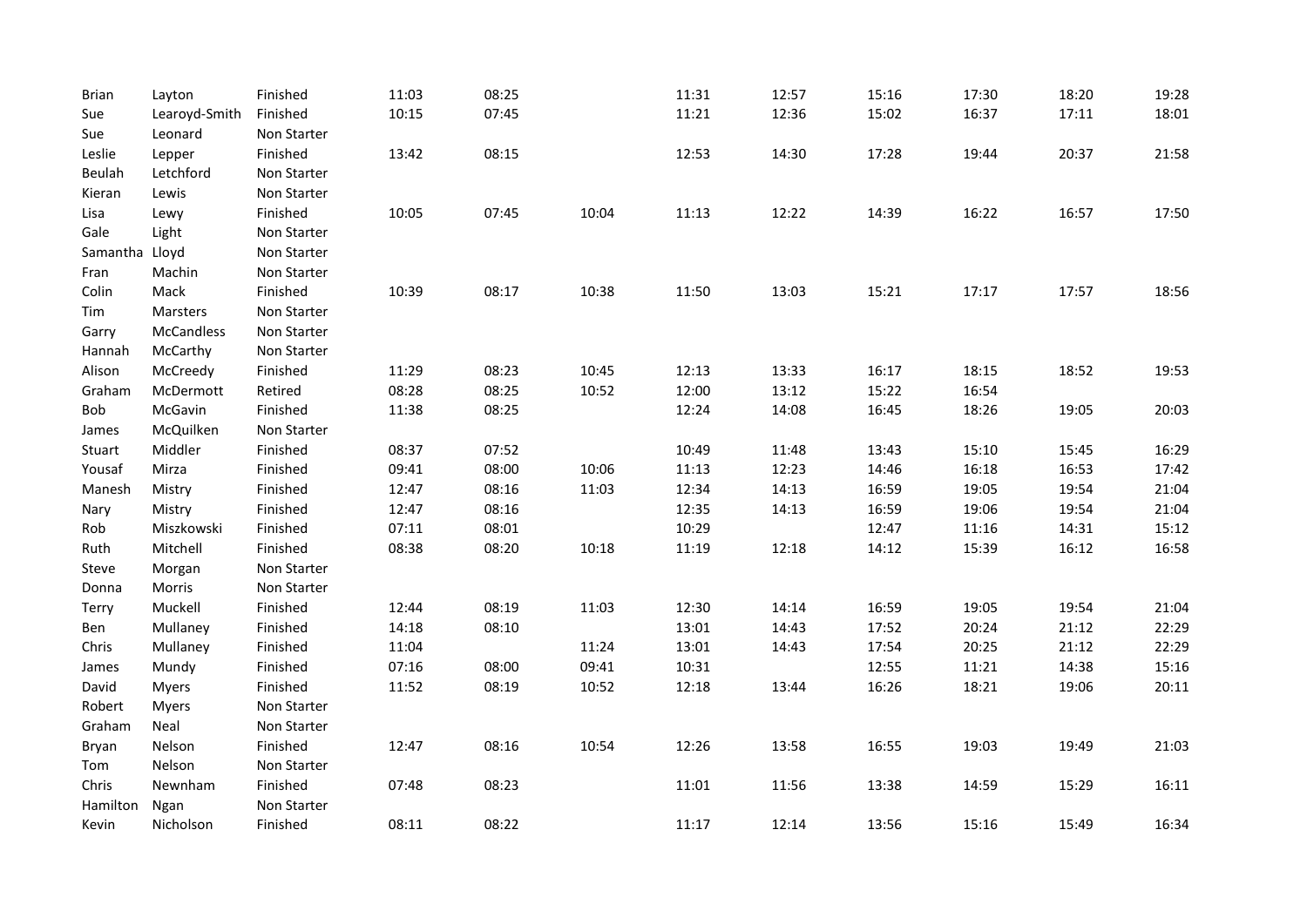| Vanda            | Ohlidalova              | Finished    | 12:08 | 08:22 |       | 12:47 | 14:11 | 16:46 | 18:37 | 19:18 | 20:31 |
|------------------|-------------------------|-------------|-------|-------|-------|-------|-------|-------|-------|-------|-------|
| Vincent          | Page                    | Non Starter |       |       |       |       |       |       |       |       |       |
| Rachel           | Pairman                 | Finished    | 11:44 | 07:32 | 10:19 | 11:41 | 13:00 | 15:31 | 17:27 | 18:09 | 19:16 |
| Gemma            | Palmer-Dighton Finished |             | 14:07 | 08:21 |       | 13:01 | 14:35 | 17:51 | 20:24 | 21:11 | 22:29 |
| Linda            | Pan                     | Finished    | 12:32 | 08:21 | 11:14 | 12:43 | 14:13 | 17:10 | 19:09 | 19:50 | 20:53 |
| Janet            | Payne                   | Finished    | 09:25 | 08:19 |       | 11:39 | 12:48 | 14:49 | 16:20 | 16:54 | 17:44 |
| Frank            | Perrett                 | Finished    | 11:33 | 07:43 | 10:14 | 11:35 | 12:57 | 15:27 | 17:20 | 18:07 | 19:16 |
| Katie            | Perrett                 | Finished    | 11:33 | 07:43 |       | 11:35 | 12:57 | 15:26 | 17:20 | 18:07 | 19:16 |
| Nicky            | Phillips                | Finished    | 08:38 | 07:50 |       | 10:49 | 11:47 | 13:44 | 15:09 | 15:45 | 16:29 |
| Magdalena Pinney |                         | Non Starter |       |       |       |       |       |       |       |       |       |
| Lee              | Plank                   | Finished    | 06:58 | 08:11 | 09:49 | 10:44 | 11:34 | 13:04 | 14:12 |       | 15:10 |
| David            | Powell                  | Non Starter |       |       |       |       |       |       |       |       |       |
| Julie-May        | Putt                    | Non Starter |       |       |       |       |       |       |       |       |       |
| Rebecca          | Reddecliffe             | Non Starter |       |       |       |       |       |       |       |       |       |
| Cat              | Rivett                  | Finished    | 11:47 | 08:20 |       | 12:21 | 13:51 | 16:23 | 18:20 | 19:05 | 20:08 |
| Peter            | Roan                    | Non Starter |       |       |       |       |       |       |       |       |       |
| Jane             | Robinson                | Finished    | 11:19 | 07:49 |       | 11:33 | 12:53 | 15:37 | 17:28 | 18:07 | 19:09 |
| Matthew          | Rose                    | Finished    | 06:29 |       |       | 11:13 | 12:20 | 14:46 | 16:18 | 16:53 | 17:42 |
| Steven           | Rose                    | Non Starter |       |       |       |       |       |       |       |       |       |
| David            | Russell                 | Finished    | 08:49 | 08:25 |       | 11:48 | 12:59 | 14:52 | 16:03 | 16:31 | 17:15 |
| Martin           | Rye                     | Finished    | 12:54 | 07:45 | 10:06 | 11:21 | 12:50 | 16:02 | 18:16 | 19:11 | 20:40 |
| Scott            | Sawyer                  | Retired     | 04:09 | 08:13 |       | 12:23 |       |       |       |       |       |
| Patricia         | Seabrook                | Finished    | 12:53 | 08:18 |       | 12:44 | 14:17 | 17:12 | 19:12 | 19:59 | 21:11 |
| Phil             | Servas                  | Non Starter |       |       |       |       |       |       |       |       |       |
| Dave             | Sheldrake               | Finished    | 12:12 | 08:12 |       | 12:30 | 14:03 | 16:41 | 18:34 | 19:19 | 20:25 |
| Marie            | Shepherd                | Non Starter |       |       |       |       |       |       |       |       |       |
| Liz              | Sheppard                | Non Starter |       |       |       |       |       |       |       |       |       |
| Charlotte        | Smith                   | Finished    | 08:52 | 08:23 | 10:29 | 11:35 | 12:39 | 14:30 | 15:55 | 16:26 | 17:15 |
| David            | Smith                   | Non Starter |       |       |       |       |       |       |       |       |       |
| Kevin            | Smith                   | Non Starter |       |       |       |       |       |       |       |       |       |
| Paul             | Southwood               | Finished    | 07:11 | 08:01 | 09:40 | 10:29 |       | 12:47 | 11:15 | 14:31 | 15:13 |
| Chris            | Squires-Parkin          | Non Starter |       |       |       |       |       |       |       |       |       |
| Jo               | Squires-Parkin          | Non Starter |       |       |       |       |       |       |       |       |       |
| Julie            | Stockwell               | Finished    | 11:38 | 08:20 | 10:54 | 12:16 | 13:36 | 16:16 | 18:11 | 18:53 | 19:58 |
| Mark             | Stockwell               | Finished    | 11:38 | 08:19 | 10:54 | 12:16 | 13:35 | 16:16 | 18:11 | 18:54 | 19:58 |
| Jacqueline Stott |                         | Non Starter |       |       |       |       |       |       |       |       |       |
| Tamzyn           | Taylor                  | Non Starter |       |       |       |       |       |       |       |       |       |
| Nikoleta         | Theodorou               | Finished    | 14:35 | 07:54 | 11:26 | 13:01 | 14:42 | 17:52 | 20:25 | 21:12 | 22:30 |
|                  |                         |             |       |       |       |       |       |       |       |       |       |